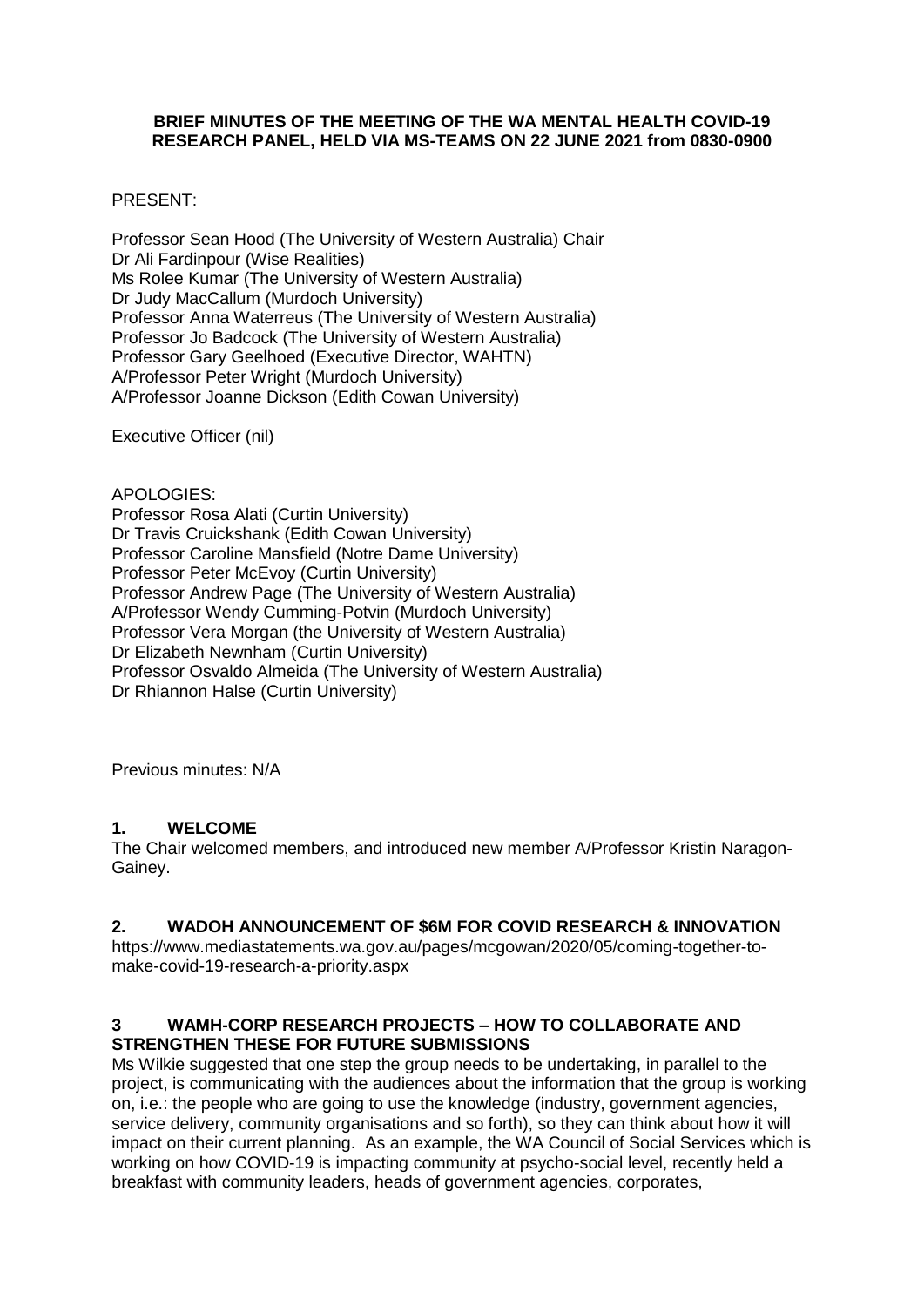philanthropists etc, and as a result, gained extra funding that covered the shortfall of the Lotterywest funding they recently received.

Advised that any communication should to be issued by Professor Geelhoed as the Executive Director of WAHTN. Also recommend a strong plan of action.

Ms Wilkie offered to work with the group to assist with creating a strategy, and advising on people that would be important to approach.

Professor Page provided an update on a recent meeting he had with Dr Ron Edwards, the Mental Health Commissioner, Ms Jennifer McGrath, and a number of MHC staff to discuss the WAMH-CoRP group's activities, and if there were any questions they would like answered with which the group could assist. Received a positive and encouraging, response, and the MHC will provide feedback with specifics to formulate the questions they would like addressed. They are particularly interested in indigenous health (and the work of Professor Helen Milroy and Professor Pat Dudgeon), and older adults. Youth and youth mental health is already well looked after, so they are looking to other areas. They would also like to bring together current data with people who have the expertise to analyse the data, and provide evidence for public health policy. Professor Page commented it would be very useful to get more input from Ms Wilkie, including how to approach the various stakeholders.

# **4 CAPABILITY STATEMENT – WORKING GROUPS/RESEARCH STREAMS**

Professor Hood shared with members the capability statement prepared by Ms Dench.

# **5. DIRECTORY OF MEASURES**

*Discussion Deferred*

# **6. WORKGROUP UPDATES**

**a. CIVIC**

*Discussion Deferred*

#### **b. Digital Telehealth**

*Discussion Deferred*

#### **c. Workforce**

*Discussion Deferred*

# **7. PROJECT UPDATES**

## **a. Severe Mental Illness**

Professor Waterreus reported that the group has put together a draft to look at surveying mental health staff working in the community (older adults), to assess what changes have been made because of COVID-19, and what they would like to see continue with their practice. Professor Waters is discussing with NMHS to gauge their interest in progressing. Professor McEvoy suggested aligning with Dr Newnam's work targeting health worker staff at Fiona Stanley, Royal Perth, Sir Charles Gairdner and King Edward Memorial Hospitals. CIVIC could also disseminate to WA Country Health Service.

### **8. NEW BUSINESS**

Dr Fardinpour informed the group that their Lotterywest grant for buying new headsets for The Feel Better community program was successful. Additionally an American company donated a UVC machine for cleaning the headsets. If anyone in the group is interested in